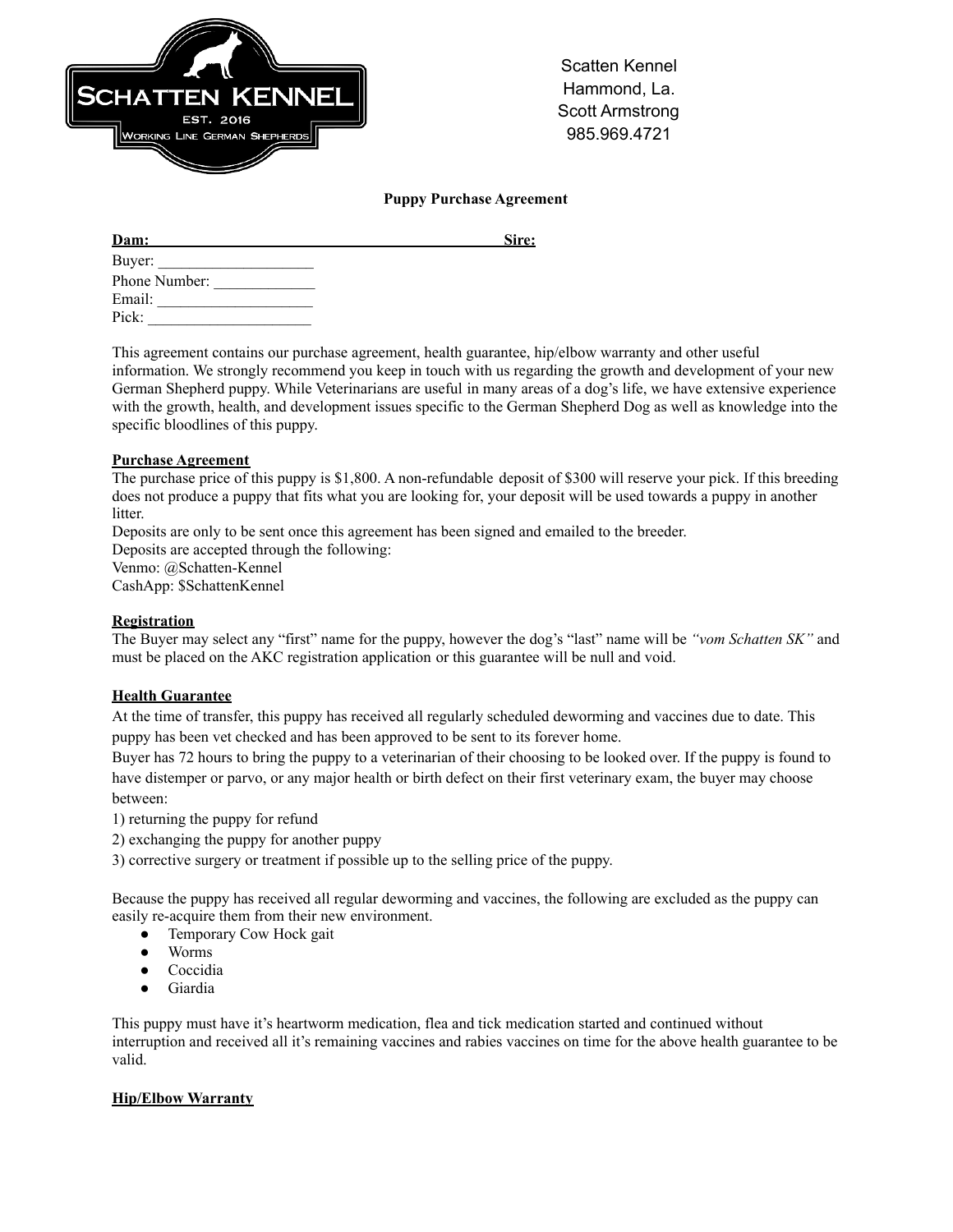

Scatten Kennel Hammond, La. Scott Armstrong 985.969.4721

Although it is impossible to guarantee a puppy will not get hip dysplasia, we make every effort to avoid this. We OFA Certify all dogs prior to breeding to ensure we are producing the best quality German Shepherds possible. Hip Dysplasia is a congenital malformation of the ball and socket joint of the hip. A dog may or may not become lame because of the disease depending upon its severity.

If one of our puppies is diagnosed with crippling hip dysplasia, we will replace the puppy with another puppy of equal value . If the Buyer chooses to keep the puppy, a certification of sterilization must be given before any replacement will be made by the breeder.

\*\*Breeder must be provided with the X-ray and a copy of the OFA letter of diagnosis. Breeder reserves the right to have the X-ray done by their own veterinarian and resubmitted to OFA for a second opinion within six months of original X-ray \*\*

This guarantee is null and avoid if:

- Female puppy is in heat at time of X-Rays
- X-Rays are done before 24 months or after 26 months
- Puppy is spayed or neutered before 18 months of age
- Female puppy conceives a litter before 2 year of age
- Male puppy sires a litter before 2 years of age

#### **Male Puppies**

Because all dogs mature at different rates, sometimes it is impossible to determine if a puppy has both testicles at 8 weeks, or if both testicles will "Drop" as the puppy matures. We make every effort to ensure the genetic "Soundness" of our dogs. However, no genetic issue is exact. Breeder cannot guarantee that a puppy whose testicles have not "Dropped" by the time of delivery will have both testicles. Breeder assumes no responsibility or liability in this matter, making it the sole acceptance and responsibility of the buyer.

#### **Puppy Pick Up**

Unless other prior agreed upon arrangements have been made by Buyer and Seller; the puppy MUST be picked up or have shipping arrangements made by Buyer within 7 days of Seller's notification to Buyer that the puppies are ready for pick up. In the event the puppy has not been picked up in the above referenced timeframe or other prior agreements have been made and agreed to by the parties hereto the Buyer will forfeit its deposit. Any boarding past the delivery date is subject to a \$30.00 per day boarding fee unless a prior arrangement is agreed to.

Other than the above expressed warranties, I do not warranty the health or temperament of your dog. By signing below you acknowledge that refunds of the original purchase price or reimbursement of any veterinarian bills or expenses will not be given. Buyer agrees that if an attorney is employed at any time to defend against any claim for damages that are outside of the expressed warranty provisions of this contract, the buyer will pay all attorney's fees and legal expenses, all court costs, clerk's charges and sheriff's charges if any.

 $\mathcal{L}_\text{max}$  , and the set of the set of the set of the set of the set of the set of the set of the set of the set of the set of the set of the set of the set of the set of the set of the set of the set of the set of the

Buyer **Date** 

Umstrong

Seller **Date**